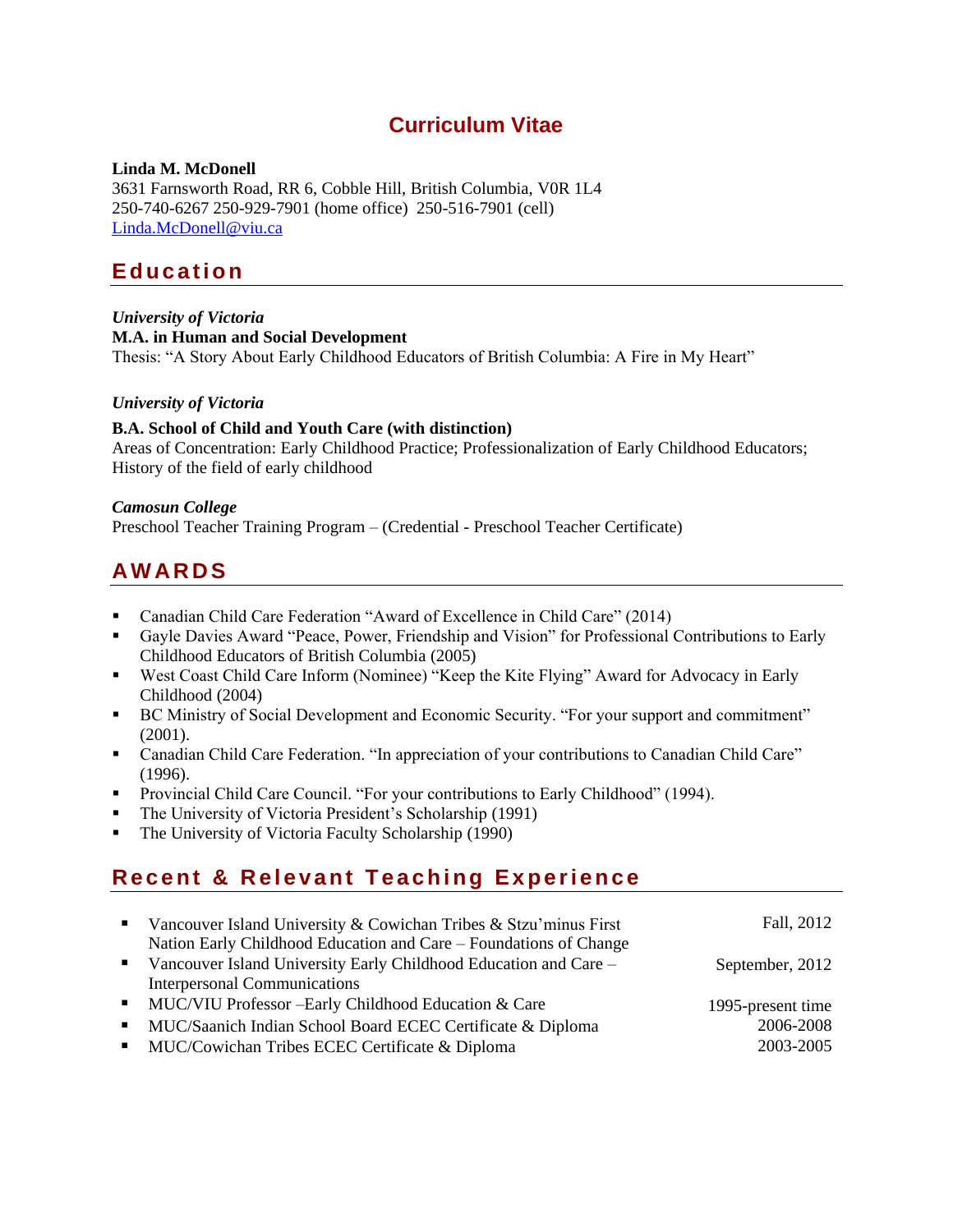## **Related Work Experience**

### *Vancouver Island University College/Malaspina University College*

#### **April, 2013- present time**

Adjunct Faculty, Early Childhood Education and Care. Private Consultant, Early Childhood Research and **Consulting** 

## **Dec. 2009- March 2013**

BC Regional Innovation Chair, Aboriginal Early Childhood Development, Vancouver Island University/Malaspina University-College

### **Spring, 2010- present time**

Project Leader (Canada). Curriculum Development. Early Childhood Development Degree. Widya Mandala Catholic University Surabaya, Indonesia

#### **August 1995-March, 2013**

University College Instructor, Early Childhood Education and Care, Vancouver Island University Academic Coordinator**,** ECEC Program for the Cowichan Tribes and Stz'uminus First Nation, Vancouver Island University Contract Services & Vancouver Island University AECD Chair department. Teaching a cohort of aboriginal students and coordinating teaching, student and administrative activities. Working collaboratively with the management and faculty Advisory Committee.

## **April, 2000-March, 2013**

Project Team Leader, VIU and Widya Mandala Catholic University (Surabaya) Indonesia Early Childhood Development Project – Project Continuation. Needs assessment activities, planning and designing IECD curriculum, teaching Indonesian students, and planning for project evaluation in Surabaya, Indonesia.

#### **September-December, 2009**

 Interim Associate Dea**n,** Health and Human Service. **June 2006-June, 2008**

## Academic Coordinator, ECEC Program for the Saanich Indian School Board, Malaspina University College Contract Services & Malaspina University College ECEC department. Teaching a cohort of aboriginal students and coordinating teaching, student and administrative activities. Working collaboratively with the SISB/MUC Advisory Committee.

#### **August 2003-August 2005**

Academic Coordinator**,** ECEC Program for the Cowichan Tribes, Malaspina Contract Services & Malaspina University College ECEC department. Teaching a cohort of aboriginal students and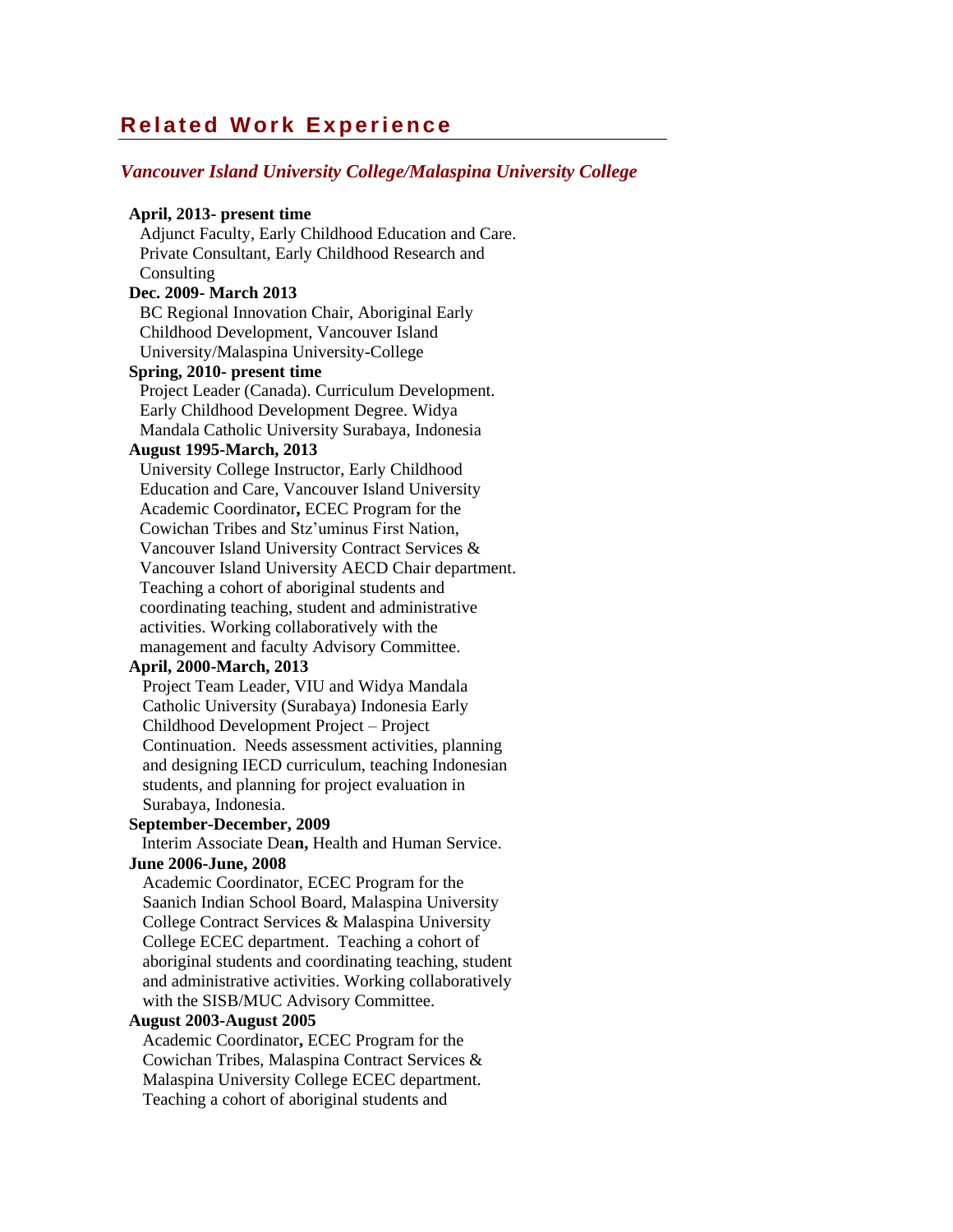coordinating teaching, student and administrative activities. Working collaboratively with Cowichan Tribes/MUC Advisory Committee.

## *Early Childhood Development Related Research:*

### **January 12, 2016-present time**

Project co-management/writer/researcher to Success by Six, United Way (Port Alberni, Qualicum, Nanaimo, Ladysmith).

## **May 1, 2015-present time**

Creating Effective, High Quality Transition Experiences for Young Aboriginal Children & Their Families. Program evaluation and child development assessment collaboration with Tillicum Lelum Aboriginal Friendship Centre and School District 68. (Vancouver Island University Research Grant).

## **April 1, 2015-present time**

Co-Applicant, Creating Effective, High Quality Transition Experiences for Young Aboriginal Children & Their Families. Program evaluation and child development assessment collaboration with Tillicum Lelum Aboriginal Friendship Centre and School District 68. (Urban Aboriginal Knowledge Network funded project).

## **September, 2013-present time**

Project co-management/writer/researcher to Coast Salish Employment & Training Society.

## **June, 2013-present tim**e

Project co-management/writer/researcher to BC Aboriginal Child Care Society project, Occupational Standards and Fair Wages for First Nation Early Childhood Educators.

## **April, 2013-April, 20**14

Project Management & editor/co-writer/co-researcher to Tillicum Lelum Aboriginal Friendship Centre project Kindergarten Transitions II: A Scan of Existing Supportive Programs for Aboriginal Children and Families in British Columbia.

## **June, 2012-January, 2013**

Project Management & Mentor/editor/writer/researcher support to literature review, Aboriginal Early Childhood Development (AECD) Assessment: Issues and Insights in a Cultural Context. A Report to the BC Aboriginal Child Care Society

## **June, 2012-February, 2013**

Project Management Mentor/editor/writer/researcher support to literature review for Tillicum Lelum Aboriginal Friendship Centre. Transitions into Kindergarten: A Community Approach to Integrating a Child's Fragmented World.

### **November, 2011-January, 2012**

Principal Investigator, Tillicum Lelum Aboriginal Friendship and VIU Aboriginal Early Childhood Development Project –Learning Growing and Leading

#### **Fall, 2008**

Principal Investigator, Learning Circles in Aboriginal Nursing, "Health and Wellness in Aboriginal Communities" Evaluation.

#### **Fall, 2008**

Principal Investigator, Learning Circles in Aboriginal Nursing, "Cultural Workshops" Evaluation.

### **Fall, 2008**

Principal Investigator, Home Support and Resident Care Attendant First Nations Focus Evaluation.

#### **2002-2004**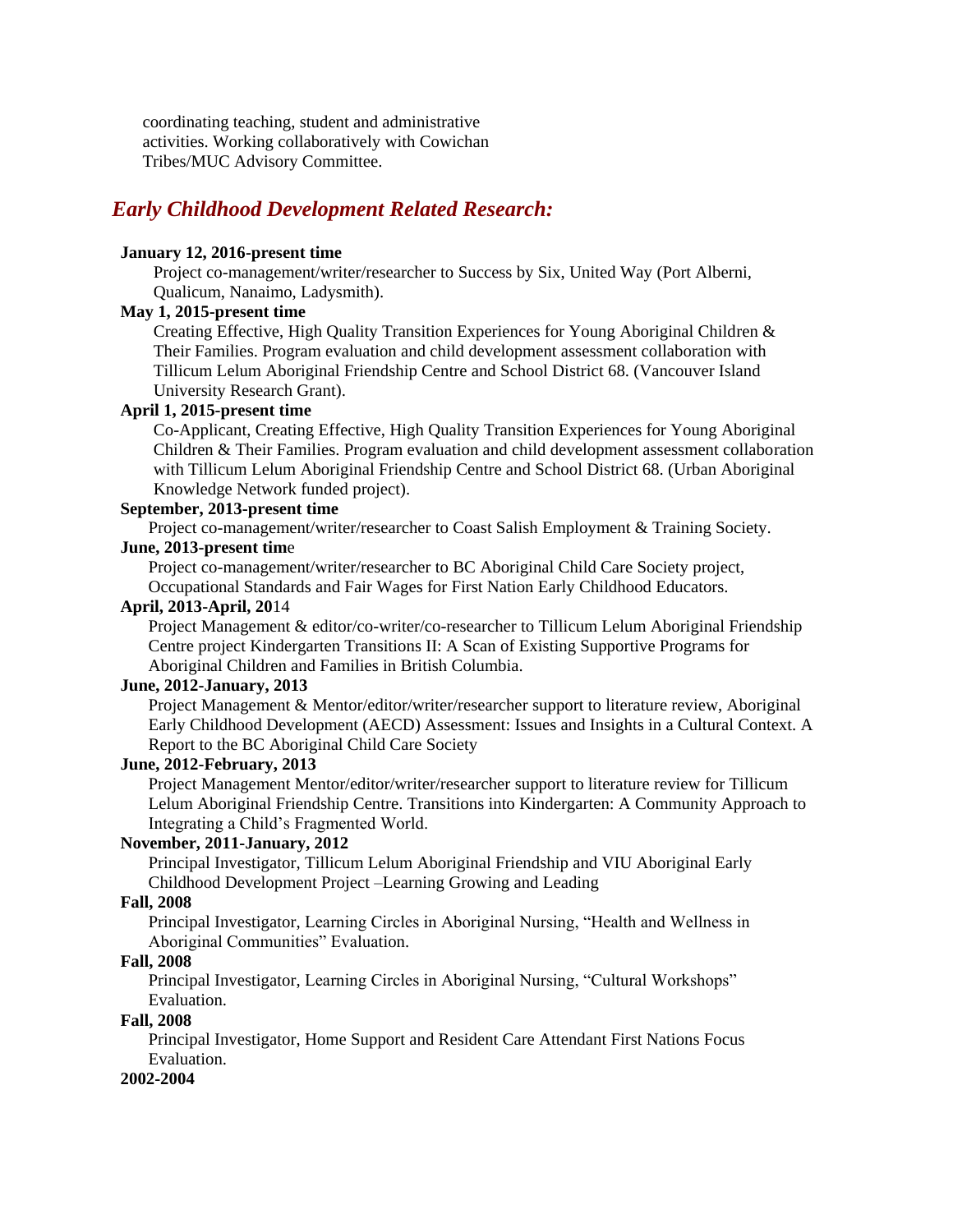Principal Researcher, Certification Component of the "Training for the Delivery of Quality Early Childhood Development Learning and Care Services in Canada: Accessibility, Portability and Career Advancement (a joint project of the Canadian Child care Federation and the Association of Canadian Community Colleges).

# **Publications and Papers**

McDonell, L. (2014). Summary Report: Occupational Standards and Fair Wages for BC First Nations Early Childhood Educators. Vancouver: BC Aboriginal Child Care Society.

McDonell, L. (2014). Occupational Standards for BC First Nations Early Childhood Educators. Vancouver: BC Aboriginal Child Care Society.

McDonell, L. Aboriginal Early Childhood Development (AECD) Assessment: Issues and Insights in a Cultural Context. Vancouver: BC Aboriginal Child Care Society.

McDonell, L. Spotlight on the Community: Kindergarten Transitions II: A Scan of Existing Supportive Programs for Aboriginal Children and Families in British Columbia (2014). Urban Aboriginal Knowledge Network Newsletter. Sept 2014 – Vol. 3, No. 3 p. 4.

McDonell, L. (2014). Building Bridges: Supporting Transitions to Kindergarten. Vancouver: BC Aboriginal Child Care Society Caring for Our Children Newsletter. Sept-Dec 2014 Vol. 17 No.3 pp. 1-3.

McDonell, L. (2014). The Life Behind, the Life Ahead: A Career in Early Childhood Education & Care. Canadian Child Care Federation Journal.

Beaton, W., McDonell. L. (2014). "Kindergarten Transitions II: A Scan of Existing Supportive Programs for Aboriginal Children and Families in British Columbia". Nanaimo: TLAFC. McDonell, L., Beaulieu, R. (in press) "Aboriginal Early Childhood Development (AECD) Assessment: Issues and Insights in a Cultural Context. A Report to the BC Aboriginal Child Care Society". Nanaimo: BC Aboriginal Child Care Society.

Beaton, W., McDonell. L. (2013). "Transitions to Kindergarten: A Community Approach to Integrating a Children's Fragmented World". Nanaimo: Tillicum Lelum Aboriginal Friendship Centre.

McDonell, L., Alphonse, D. (2012). "Learning Growing and Leading 2012". Nanaimo: Tillicum Lelum Aboriginal Friendship Centre.

"Reflections in a Wary Eye". (Winter, 2011 Vol. 27. No. 4.) Vancouver: Early Childhood Educators of BC.

"Worlds Apart and A World Brought Together: ECD Work in Canada and Indonesia". Early Childhood Educator. (Fall, 2008; Vol. 23, No. 3). Vancouver: Early Childhood Educators of BC.

"National Child Care Policy and Child Care Milestones"; The Early Childhood Educator. (Summer, 2005; Vol. 20, No. 3). Vancouver: ECEBC.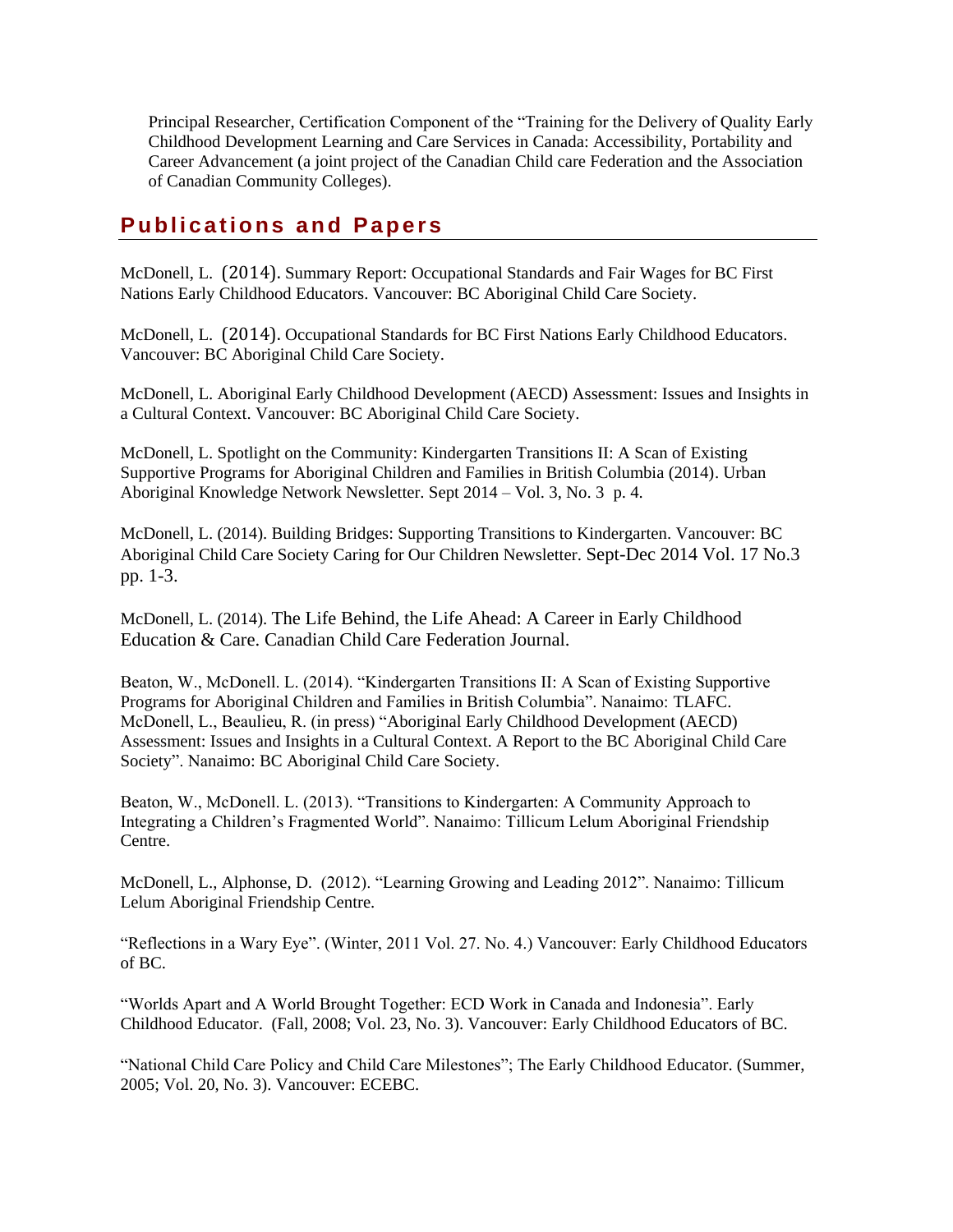"Bridging the Distance: National Certification for Early Childhood Educators". The Early Childhood Educator. (Winter, 2004; Vol. 19, No. 1).

"ECE Updates – Canadian Child Care Federation Member Council." The Early Childhood Educator. Spring, 2004. Vol. 19. No. 2.

Education and Accreditation in ECE at the National Level. The Early Childhood Educator. Winter, 2004; Vol. 19, No. 1.

"Bridging the Distance: A National Certification Process for Early Childhood Educators". A Report to the Canadian Child Care Federation. Research Connections. Supporting Children and Families. 2003.

"Bridging the Distance: A National Certification Process for Early Childhood Educators: - paper presented at the National Training Symposium, Ottawa, ON, 2003. "ECEBC Updates – Changes to Child Care: A Provincial Update". The Early Childhood Educator.

"ECE Updates – Government Updates". The Early Childhood Educator.

Spring, 2002; Vol. 17. No. 1.

"The New Government: Issues and Implications for Child Care." The Early Childhood Educator. Fall, 2001; Vol. 16. No. 3.

"Update of the College of Early Childhood Educators" – co-author Karen Aitken. The Early Childhood Educator. ECEBC Fall, 2001; Vol. 16. No. 3.

"Report to the Malaspina Faculty Association Research Fund" (2001) - a needs assessment of ECD practitioners in Indonesia.

President's Column, Early Childhood Educator, ECEBC – quarterly columns:

- "Believing in Ourselves as Professionals". The Early Childhood Educator. Spring 2002; Vol.17, No. 1.
- "The Spirit of Camraderie". The Early Childhood Educator. Spring 2001; Vol. 16, No. 1.
- "Summer is Here". The Early Childhood Educator. Summer, 2001; Vol. 16. No. 2.
- "A Busy Year Ahead for ECEBC". The Early Childhood Educator. Fall, 2001; Vol. 16, No. 3.
- "Building a Stronger and Gentler Society". The Early Childhood Educator. Winter, 2001; Vol. 16. No 4.
- "A Busy Year for ECEBC's Board." The Early Childhood Educator. Fall, 2000; Vol. 15. No. 4.
- "Introductions and Directions". The Early Childhood Educator. Summer, 2000; Vol. 15. No. 3.

"Fire in My Heart". The Early Childhood Educator. Fall, 1997.

Contributor (Chapter Two) "Shared Diversity: An Interprovincial Report on Child Care in Canada" (Canadian National Child Care Study) (1997).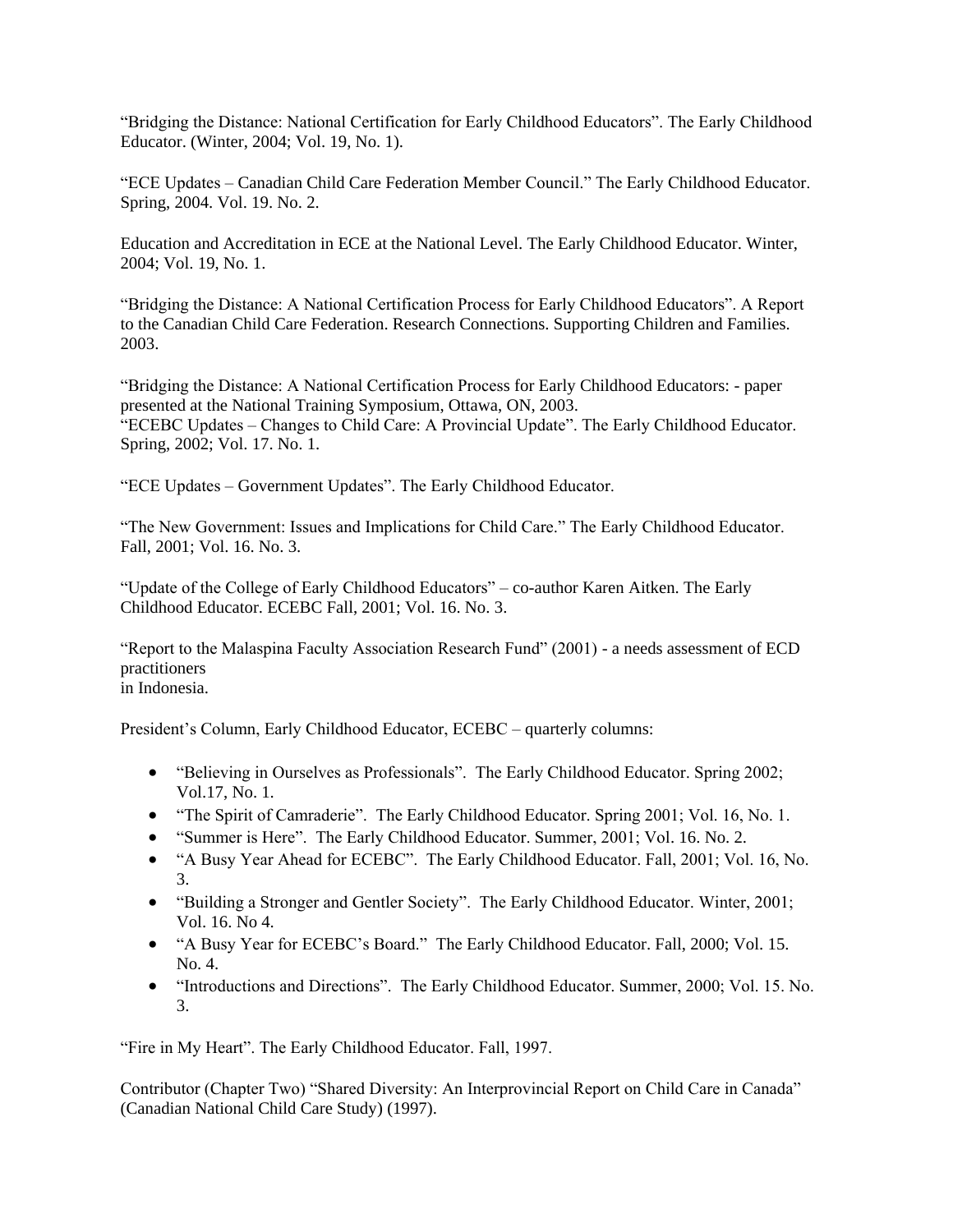Contributor (Chapter Four) Canadian National Child Care Study, Perspectives of the Provinces: British Columbia. (1992).

Child Care For Better and For Worse: A History of Child Care in British Columbia. Canadian National Child Care Study. (1989).

## **Recent Presentations and Seminars**

## **November 6, 2015**

 Encouraging promising practices through First Nations Occupational Standards. Footsteps Toward a Brighter Future: Encouraging Healthy Living Practices November 6 2015.

### **March 17, 2015**

Aboriginal Early Childhood Transitions: Issues and Inspirations. UAKN Webinar. Vancouver Island University.

### **April, 2015**

Overview of Kindergarten Transitions: Lessons Learned. Presentation to Community Partners and TLAFC Qeq College Advisory.

## **October 16, 2014**

Aboriginal Early Childhood Transitions: Issues and Inspirations. Urban Aboriginal Knowledge Network Symposium.

#### **November 9, 2014**

Defining Practice Standards and Fair Wages for Aboriginal Early Childhood Educators. BC Aboriginal Child Care Society Conference 2014: Hand in Hand Health and Wellness for All with Quality Care.

#### **November 13, 2013**

Learning Growing Leading: BC Aboriginal Child Care Society Conference.

## **June 8, 2012**

Empowering Children: Communication Strategies for Early Childhood Development. Widya Mandala University Surabaya Indonesia.

#### **June 7, 2012**

Responding to Cultural Diversity in Early Childhood Development: Canada and Indonesia. Widya Mandala Catholic University Surabaya Indonesia.

#### **July14, 2012**

Early Years Forum University of Victoria: Cultural Considerations. **April 23, 2012**

Looking Back & Looking Forward: University & Aboriginal Community Collaborations (1993-2012). BC Aboriginal Infant Development Programs. Victoria BC.

#### **November 9-10 2012**

Learning, Growing and Leading. BC Aboriginal Child Care Society.

#### **January 23-25 2012**

Invitation only – National Collaborative Centre for Aboriginal Health Forum Sacred Space of Womanhood: Mothering Across the Generations" Ottawa, Ontario **February 24, 2012**

Data Day. A presentation in collaboration with representatives of Aboriginal organizations and agencies including: Tillicum Lelum Aboriginal Friendship Centre, School District 68; Coast Salish Employment and Training Society; Lelum'el Child Care, Cowichan Valley; Kwumut Lelum Family and Child Services; and VIU Education student.